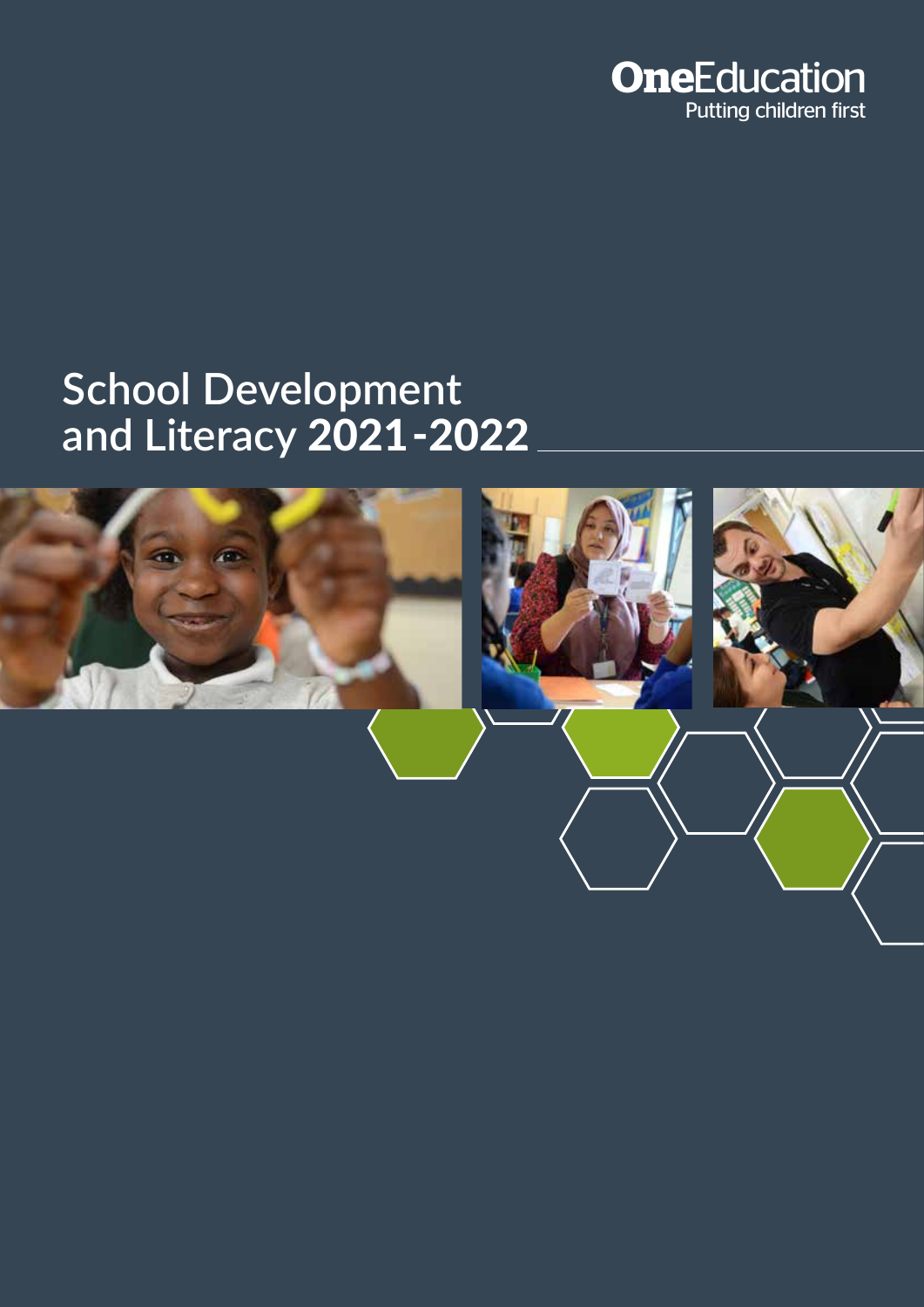

## **Contents**

- **3** Dates for your Diary
- **5** CPD Training Modules
- **6** Support package
- **7** Conferences
- **8** Networks
- **10** School Development Support
- **11** Case Study
- **12** Literacy Supoport
- **14** Reading Award
- **15** Case Study



#### **We are delighted to present our School Development and Literacy Brochure for 2021-2022.**

Everything in this brochure can be tailored to your needs and the needs of your school and we can work flexibly to suit you be that virtually. face to face or a combination! Our team of educational specialists have invaluable experience that can help you to achieve your vision, whilst keeping tight hold of your aims and values. Experts on our team bring a wealth of skills and expertise with them from their roles as current OFSTED inspectors, Local Authority Quality Assurers, moderators, educational authors, and DfE advisers.

Our team provides a range of training and school support for school leaders, teachers and support staff at all stages of their careers. Support ranges from school evaluation and development, Headteacher's performance management, curriculum support, quality of education, developing innovative practice and expertise in research and developments. Our school support and high-quality training assists in the growth of schools, teachers and leaders by following best practice from local and national initiatives in pedagogy and practice.

We pride ourselves on providing quality support to schools which impacts positively on the children and young people in your setting. Within the brochure you will see case studies and testimonials from schools, academies and alliances that we have worked with which provides you with a snapshot of what services we provide. We have become experts in delivering interactive online training and staff meetings, virtual HTPM and remote school support sessions over a variety of platforms to ensure that our schools and academies continue to receive the highest quality of support and training.

All of our support is bespoke to the needs of the school and we are happy to discuss this with you.

We believe that, now more than ever, there is a need for networking, collaboration and partnerships across schools and organisations. One Education are always here to listen,

<u>Elay wonccuu</u> support and offer advice no matter how small the query may seem. Please take time to browse through the brochure and for more information, or to discuss anything further, please do not hesitate to contact me directly. [Jo.gray@oneeducation.co.uk](mailto:Jo.gray%40oneeducation.co.uk?subject=)

**Payroll Ocer Payroll / Finance Pension Transaction** I look forward to working with you and your schools.

Best wishes,

£

**Business manager Jo Gray Head of School Improvement and Literacy** On behalf of One Education

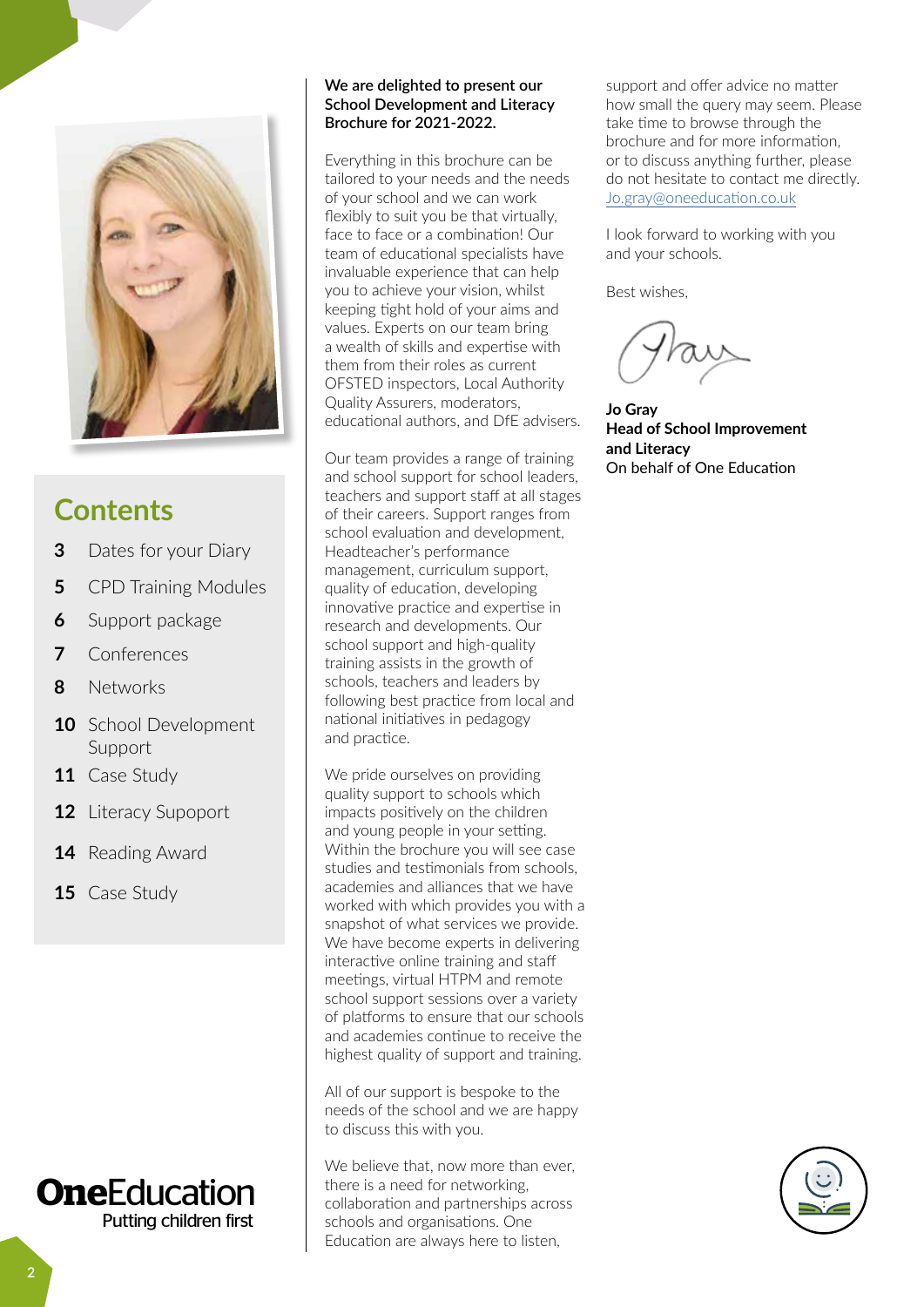## **Dates for your diary**

#### **Live CPD**

Below is a list of networks that will occur as live events within the academic year 2021-2022. You can book on a single event or you can book on to networks for the year. To book, please email **events@oneeducation.co.uk** or visit our website **oneeducation.co.uk**

| <b>Autumn Term 2021</b> |                                                 |                                     |                                                     |                                                          |
|-------------------------|-------------------------------------------------|-------------------------------------|-----------------------------------------------------|----------------------------------------------------------|
| Ref                     | Title                                           | Date                                | Venue                                               | Cost                                                     |
| <b>LLNF</b>             | Literacy Lead Network Introduction              | 15th September<br>3.30-4.30pm       | Online                                              | <b>FREE</b>                                              |
| <b>SLTNF</b>            | <b>SLT Network Introduction</b>                 | 24th September<br>1.30-2.30pm       | Online                                              | <b>FREE</b>                                              |
| <b>SLNF</b>             | Subject Leader Network Introduction             | 29th September<br>3.30-4.30pm       | Online                                              | <b>FREE</b>                                              |
| 6LNF                    | Year 6 Literacy Network Introduction            | 23rd September<br>3.30-4.30pm       | Online                                              | <b>FREE</b>                                              |
| <b>ENF</b>              | <b>EYFS Network Introduction</b>                | 21th September<br>3.30-4.30pm       | Online                                              | <b>FREE</b>                                              |
| 2LNF                    | Year 2 Literacy Network Introduction            | 30th September<br>3.30pm - 4.30pm   | Online                                              | <b>FREE</b>                                              |
| LC21                    | One Education Literacy Conference<br>#LitConf21 | 8th October<br>9.00am - 4.00pm      | Museum of<br>Science and<br>Industry,<br>Manchester | £189<br>(£169 early bird)                                |
| SLTN1                   | SLT Network - Session One                       | 4th November<br>9.30am - 3.45pm     | Holiday Inn                                         | £160 or £420 for<br>three SLT Networks                   |
| LLN1                    | Literacy Leader Network - Session One           | 25th November<br>$1.15$ pm - 3.45pm | Holiday Inn                                         | £90 or £250 for<br>three Literacy Lead<br>Networks       |
| 2LN1                    | Year 2 Literacy Network - Session One           | 11th November<br>9.30am - 12.00pm   | Holiday Inn                                         | £90 or £250 for<br>three Y2 Literacy<br>Networks         |
| EN1                     | EYFS Network - Session One                      | 11th November<br>$1.15$ pm - 3.45pm | Holiday Inn                                         | £90 or £250 for<br>three EYFS Literacy<br>Networks       |
| SLN1                    | Subject Leader Network - Session One            | 12th November<br>1.15-3.45pm        | Holiday Inn                                         | £90 or £250 for<br>three Subject Lead<br><b>Networks</b> |
| 6LN1                    | Year 6 Literacy Network - Session One           | 17th November<br>$1.15$ pm - 3.45pm | Holiday Inn                                         | £90 or £250 for<br>three Y6 Literacy<br>Networks         |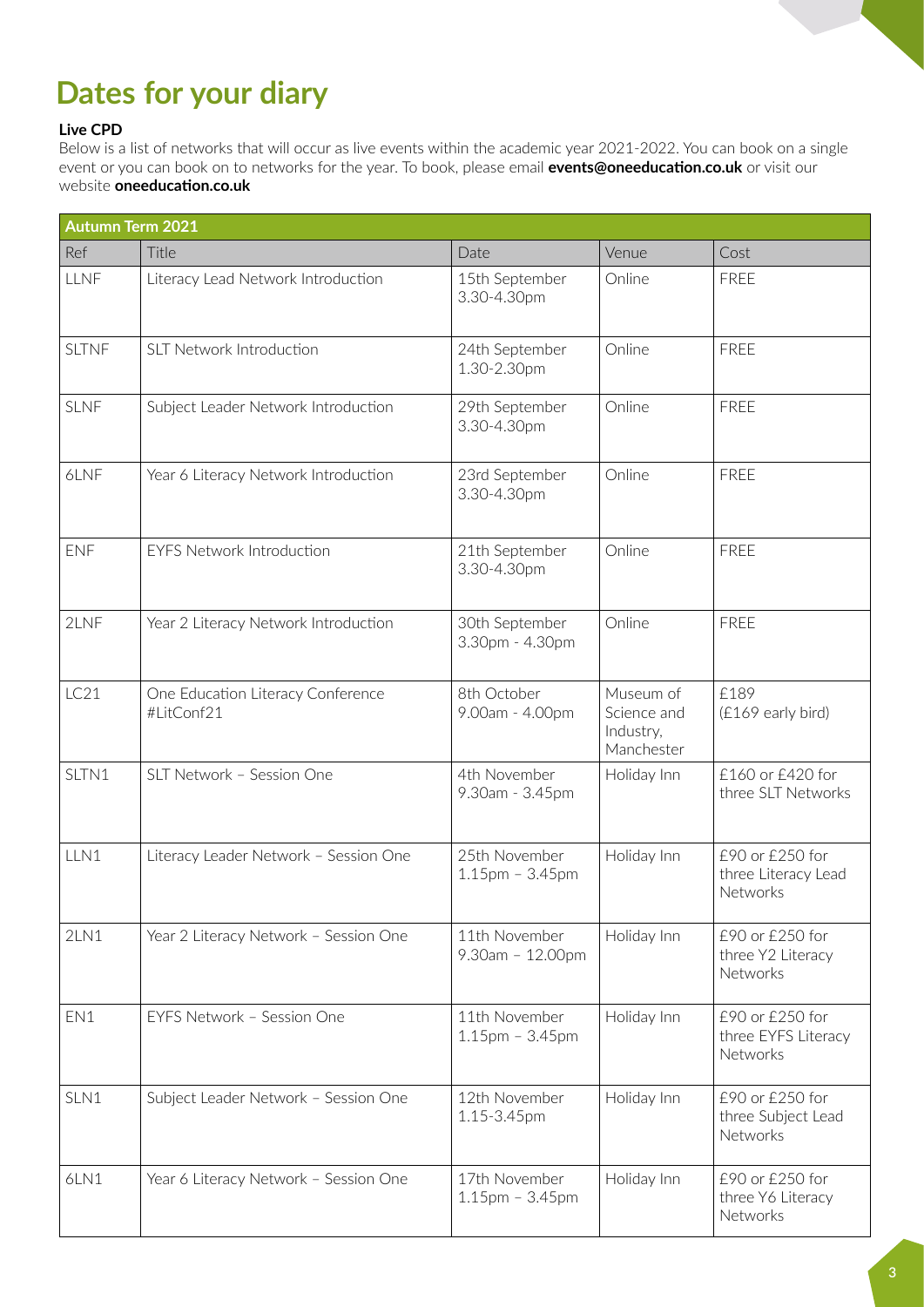| <b>Spring Term 2022</b> |                                       |                                         |             |                                                             |
|-------------------------|---------------------------------------|-----------------------------------------|-------------|-------------------------------------------------------------|
| LLN <sub>2</sub>        | Literacy Leader Network - Session Two | 3rd February<br>$1.15$ pm - 3.45pm      | Holiday Inn | £90 or £250 for<br>three Literacy Leader<br><b>Networks</b> |
| 2LN2                    | Year 2 Literacy Network - Session Two | 9th February<br>$9.30am - 12.00pm$      | Holiday Inn | £90 or £250 for<br>three Y2 Literacy<br><b>Networks</b>     |
| 6LN2                    | Year 6 Literacy Network - Session Two | 9th February 2022<br>$1.15$ pm - 3.45pm | Holiday Inn | £90 or £250 for<br>three Y6<br>Literacy<br>Networks         |
| SLTN <sub>2</sub>       | SLT Network - Session Two             | 10th February<br>$9.30am - 3.45pm$      | Holiday Inn | £160 or £420 for<br>three SLT Networks                      |
| SLN <sub>2</sub>        | Subject Leader Network - Session Two  | 2nd March 2022<br>$1.15$ pm - 3.45pm    | Holiday Inn | £90 or £250 for<br>three Subject Leader<br>Networks         |
| EN <sub>2</sub>         | FYFS Network - Session Two            | 10th March 2022<br>$1.15$ pm – 3.45pm   | Holiday Inn | £90 or £250 for<br>three EYFS<br><b>Networks</b>            |

| <b>Summer Term 2022</b> |                                                  |                                     |             |                                                      |
|-------------------------|--------------------------------------------------|-------------------------------------|-------------|------------------------------------------------------|
| 2WM                     | Year 2 Network - Writing Moderation              | 26th April<br>$9.30am - 12.00pm$    | Holiday Inn | £90 or £300 for four<br>moderation sessions          |
| 2RM                     | Year 2 Network - Reading and Maths<br>Moderation | 26th April<br>1.15pm -3.45pm        | Holiday Inn | £90 or £300 for four<br>moderation sessions          |
| 6WM                     | Year 6 Network - Writing Moderation              | 27th April<br>$1.15$ pm - 3.45pm    | Holiday Inn | £90 or £300 for four<br>moderation sessions          |
| SLTN <sub>3</sub>       | SLT Network - Session Three                      | 20th May<br>$9.30am - 4.00pm$       | Holiday Inn | £160 or £420 for<br>three SLT Networks               |
| 6LN3                    | Year 6 Literacy Network - Session Three          | 25th May 2022<br>$1.15$ pm - 3.45pm | Holiday Inn | £90 or £250 for<br>three Y6 Literacy<br>Networks     |
| EN <sub>3</sub>         | EYFS Network - Session Three                     | 26th May 2022<br>$1.15$ pm - 3.45pm | Holiday Inn | £90 or £250 for<br>three EYFS<br><b>Networks</b>     |
| 2LN3                    | Year 2 Literacy Network - Session Three          | 26th May 2022<br>$9.30am - 12.00pm$ | Holiday Inn | £90 or £250 for<br>three Y2 Literacy<br>Networks     |
| LLN <sub>3</sub>        | Literacy Leader Network - Session Three          | 7th July 2022<br>$1.15$ pm - 3.45pm | Holiday Inn | £90 or £250 for<br>three Literacy Leader<br>Networks |
| SLN3                    | Subject Leader Network - Session Three           | 8th July 2022<br>$1.15$ pm - 3.45pm | Holiday Inn | £90 or £250 for<br>three Subject Leader<br>Networks  |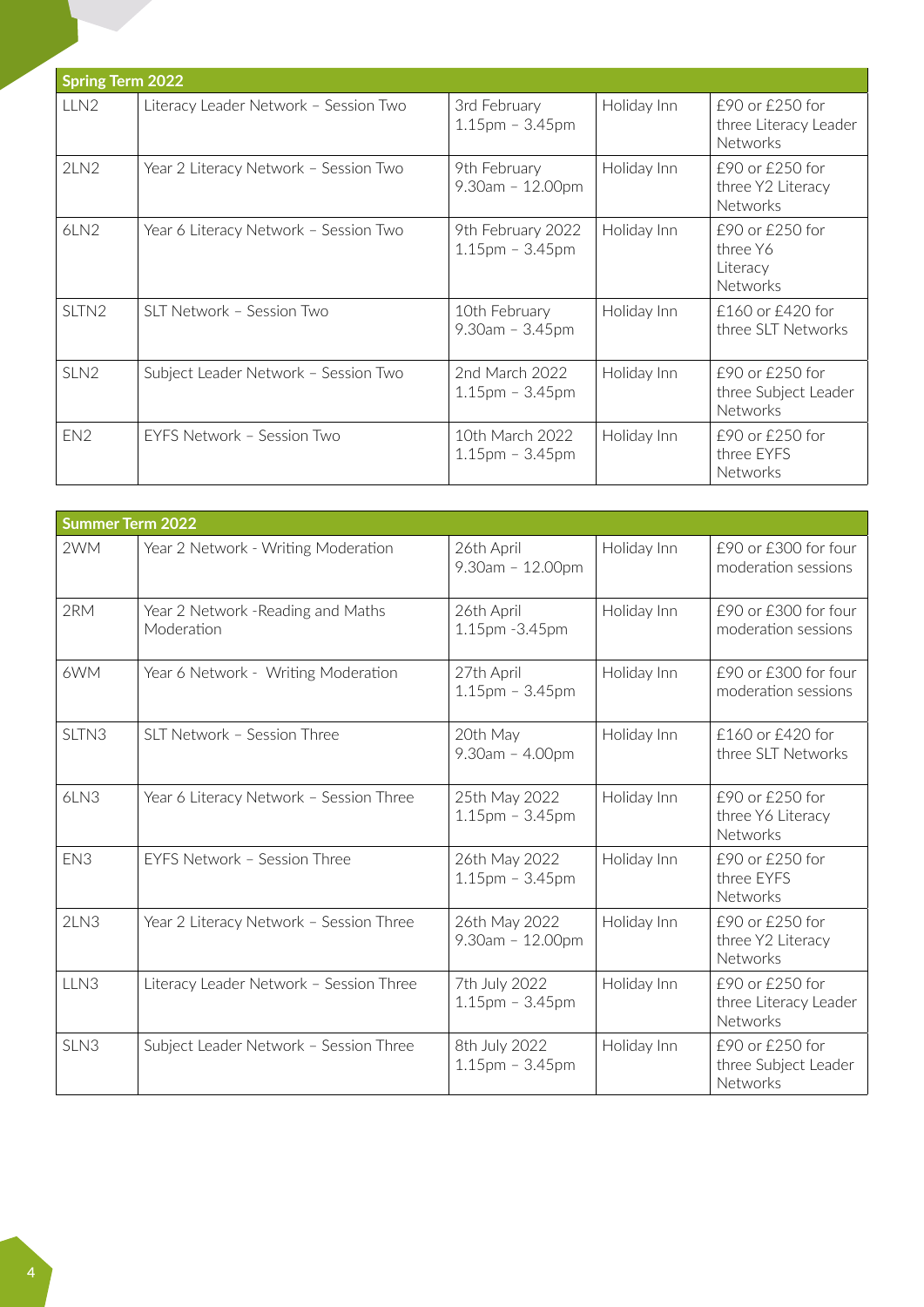## **CPD Training modules**

These modules can be purchased to watch within school. We can also deliver these sessions as bespoke staff meetings, INSETS or twilight sessions. Each session will be adapted to the needs of your school. Staff meetings start at £250 +VAT

| Autumn term 2021 |                                                                                   |                |
|------------------|-----------------------------------------------------------------------------------|----------------|
| Module number    | Title                                                                             | Recording Cost |
| A01              | Introduction to Reading Gems - Teaching Reading Skills                            | <b>FREE</b>    |
| A02              | Introduction to PICC a Text - Teaching an English Unit                            | <b>FREE</b>    |
| A03              | Introduction to our Reading Award                                                 | <b>FREE</b>    |
| A04              | EYFS: What do the Changes Mean for Your School?                                   | FREE           |
| A05              | Delving Deeper: PICC a Text                                                       | £55            |
| A06              | Delving Deeper: Reading Gems                                                      | £55            |
| A07              | Early Reading: Reading Gems                                                       | £55            |
| A08              | Early Reading: Phonics                                                            | £55            |
| A09              | OFSTED - what do you need to know?                                                | £55            |
| A10              | Future focused: Innovation in School Development planning                         | £55            |
| A11              | Using Research to Drive Decision Making                                           | £55            |
| Spring term 2022 |                                                                                   |                |
| SpO1             | Early Writing: PICC a Text for EYFS                                               | £55            |
| SpO2             | Writing Skills: Across the Curriculum                                             | £55            |
| SpO3             | Writing Skills: Grammar in Context                                                | £55            |
| SpO4             | Writing Skills: Developing Spelling                                               | £55            |
| SpO5             | Reading Skills: Define and Explore                                                | £55            |
| SpO6             | Reading Skills: Sequence and Summarise                                            | £55            |
| Sp07             | Reading Skills: Infer and Predict                                                 | £55            |
| SpO8             | Reading Skills: Retrieve                                                          | £55            |
| SpO9             | Reading Skills: Compare and Relate                                                | £55            |
| Sp10             | Building a Reading School                                                         | £55            |
| Sp11             | The Importance of Talk EYFS-Y6                                                    | £55            |
| Sp12             | Developing a Book led curriculum                                                  | £55            |
| Sp13             | A Coaching Continuum: Embedding a Coaching Culture Within<br>Your School-Part One | £55            |
| Sp14             | A Coaching Continuum: Embedding a Coaching Culture Within<br>Your School-Part Two | £55            |
| Summer term 2022 |                                                                                   |                |
| SuO1             | Supporting Transition: EYFS to Year One                                           | £55            |
| SuO2             | Supporting Transition: Year Six to Year Seven                                     | £55            |
| SuO3             | Exploring assessment in EYFS/Y1                                                   | £55            |
| Su04             | Exploring assessment in Y2/Y3                                                     | £55            |
| SuO <sub>5</sub> | Exploring assessment in Y4/Y5                                                     | £55            |
| Su06             | Exploring assessment in Y5/Y6                                                     | £55            |
| Su07             | Developing Continuous Provision in Early Years                                    | £55            |
| Su <sub>08</sub> | Developing Continuous Provision in KS1                                            | £55            |
| Su09             | Exploring Greater Depth: Reading                                                  | £55            |
| Su10             | Exploring Greater Depth: Writing                                                  | £55            |
| Su11             | Vocabulary is V.I.T.A.L Part 1                                                    | £55            |
| S <sub>u12</sub> | Vocabulary is V.I.T.A.L Part 2                                                    | £55            |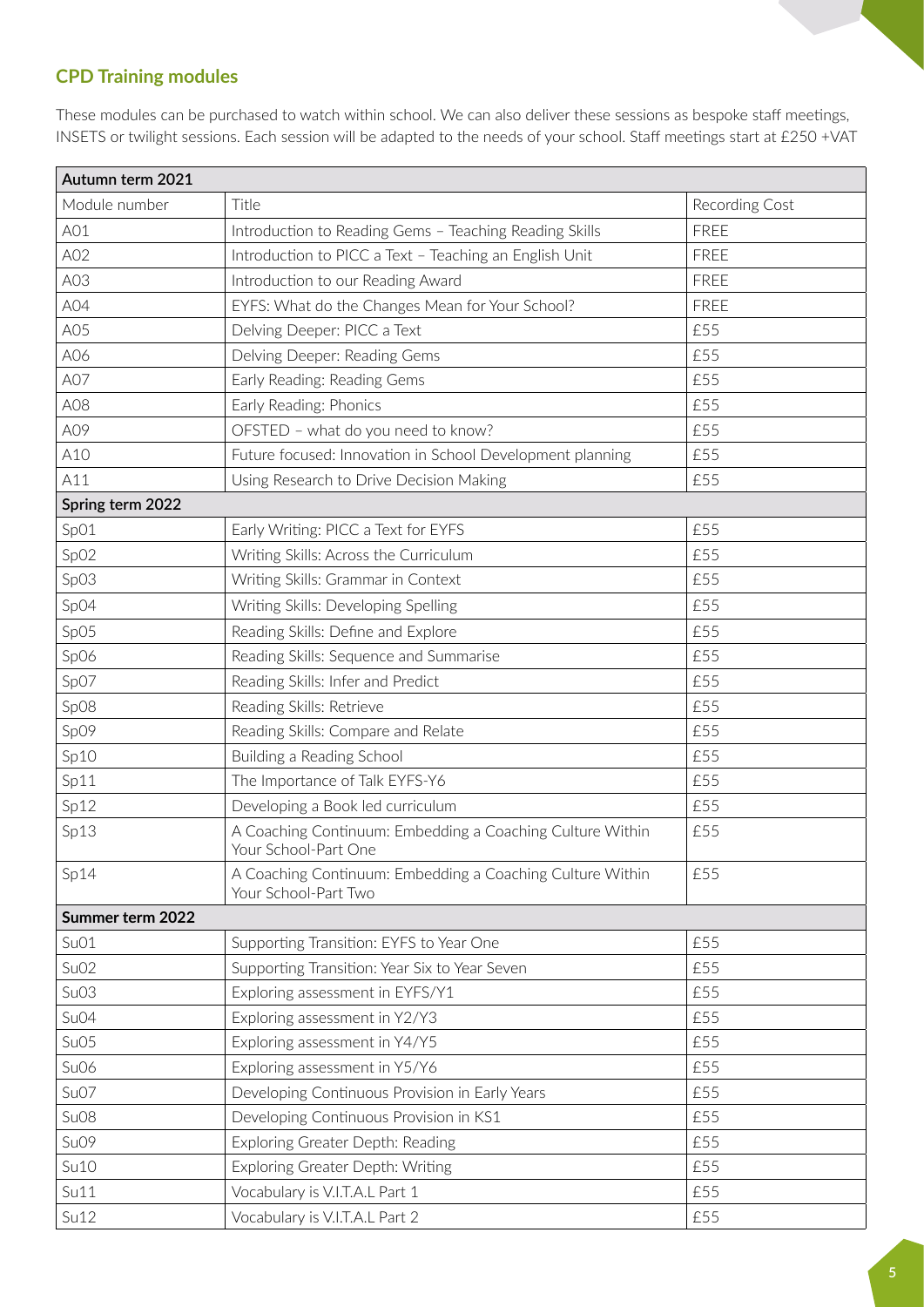## **Support Package**

At One Education we are flexible so that you can buy support, CPD and training as and when you need it. To ensure that you are able to plan your school's CPD programme for the year ahead we have put together support packages that will support you in doing this, whilst also reducing the cost for you.

| <b>Standard</b>         | Choice of 8 different recorded CPD training modules<br>$£340 -$ saving $£100$                                                                        |
|-------------------------|------------------------------------------------------------------------------------------------------------------------------------------------------|
| <b>Enhanced</b>         | Choice of 12 different recorded CPD training modules<br>1 hour virtual after school support session<br>$£600 -$ saving $£300$                        |
| <b>Ultimate</b>         | Access to all recorded CPD training (30+)<br>4 x 1 hour virtual after school support sessions<br>£1500 - saving £750                                 |
| <b>Standard</b><br>plus | Choice of 8 different recorded CPD training modules<br>1 x half days of school support<br>2 Networks per term<br>£1150 - saving £200                 |
| <b>Enhanced</b><br>plus | Access to 12 recorded CPD training modules<br>3 x half days of school support<br>3 networks per term<br>£1800 - Saving £400                          |
| <b>Ultimate</b><br>plus | Access to all recorded CPD training modules (30+)<br>4 x half days of school support<br>4 networks per term<br>One conference<br>£3200 - saving £950 |
| Add ons                 | School Support days 5% off<br>Online Reading Award 10% off<br>Additional modules 10% off per module                                                  |

## **How might the Ultimate Plus package be used?**

- Initial meeting and audit
- 2<sup>1/2</sup> days of support across the academic year on any aspect of School Development
- One staff meeting focused on priority from School Development Plan
- Attendance for one person at SLT network each term
- Attendance for one person at EYFS Network each term
- Attendance for two people on Subject Leaders Network each term
- Use of recoded modules for staff meetings
- 1 Leadership Conference place
- Email and phone support



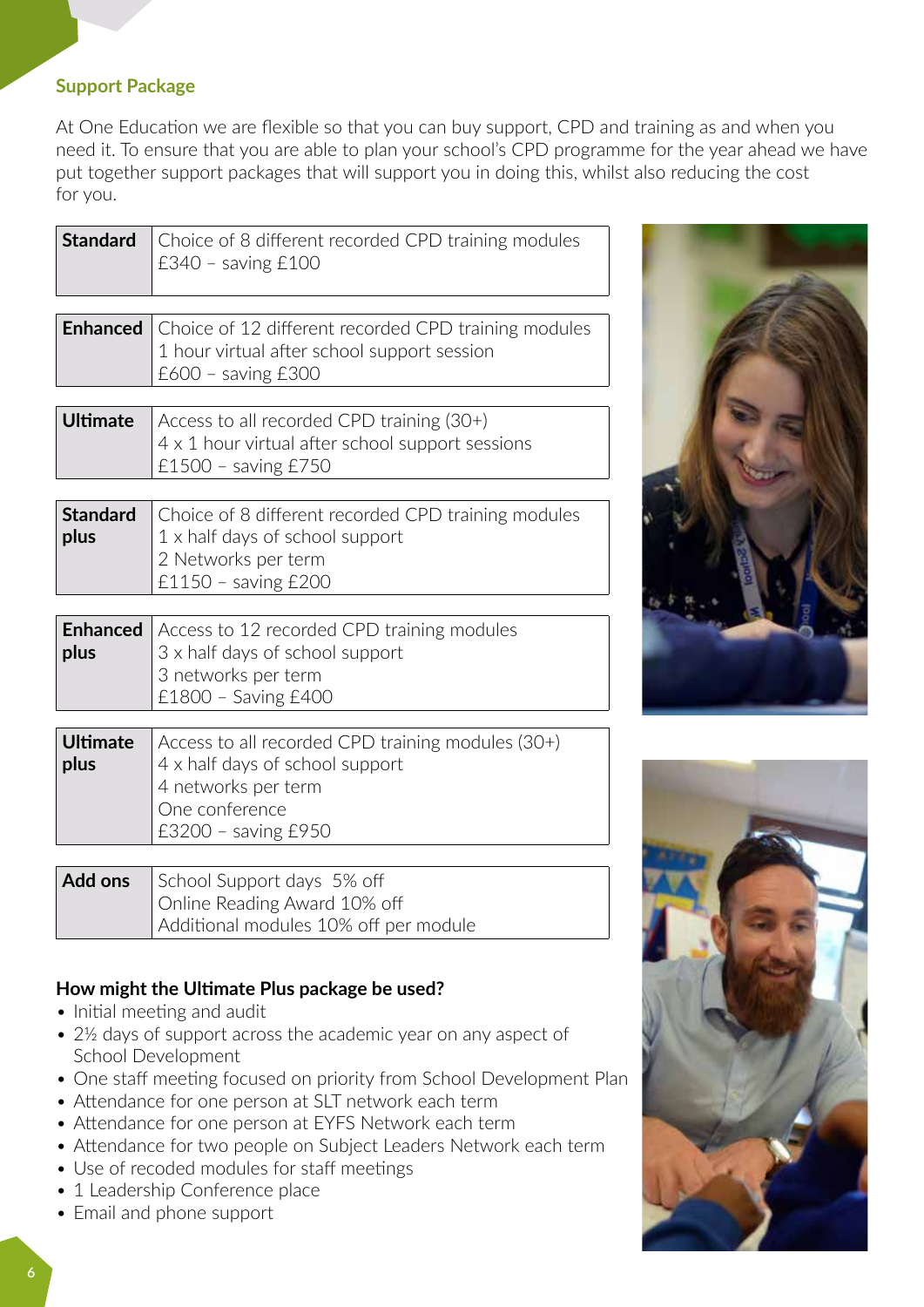## **Conferences**

#### **One Education Literacy Conference**

#### 8th October 2021

Our sixth annual One Education Literacy Conference #LitConf21 is going to be a great day! We know that the past year has been incredibly challenging, so we're thrilled to have the chance to get everyone together to celebrate the very best in Literacy teaching and learning. Our inspirational keynote speakers and workshop hosts will be sharing their knowledge and experience across all areas of Literacy, giving delegates the ideas and tools that they need to support their pupils to succeed.

#### **One Education Leadership Conference**

#### Date TBC

Following the success of our Leadership conference to mark the 10 year anniversary of One Education, we will be ensuring that this becomes an annual event for school and academy leaders. The conference is created with you as a leader in mind - providing a wealth of opportunities for you to feel inspired, refreshed and energised whilst hearing from experts in the educational leadership landscape.

You will leave the day feeling empowered, with ideas and plans formulating and with a reminder of the difference that you can make to the lives of our children and their futures.

"Congratulations to all the team who organised today. It was great to have such inspirational speakers and a diverse choice of workshops to choose from. Here's to the next ten years of 'Putting Children First'.

**Katy Cox, Headteacher, St Matthews RC Primary School, Bradford**

"LeadConf21 was a great day! It's been a long time since I've enjoyed anything so inspiring. Well done everyone!"

**Louise Frieze, Headteacher, St Francis RC Primary School, Manchester**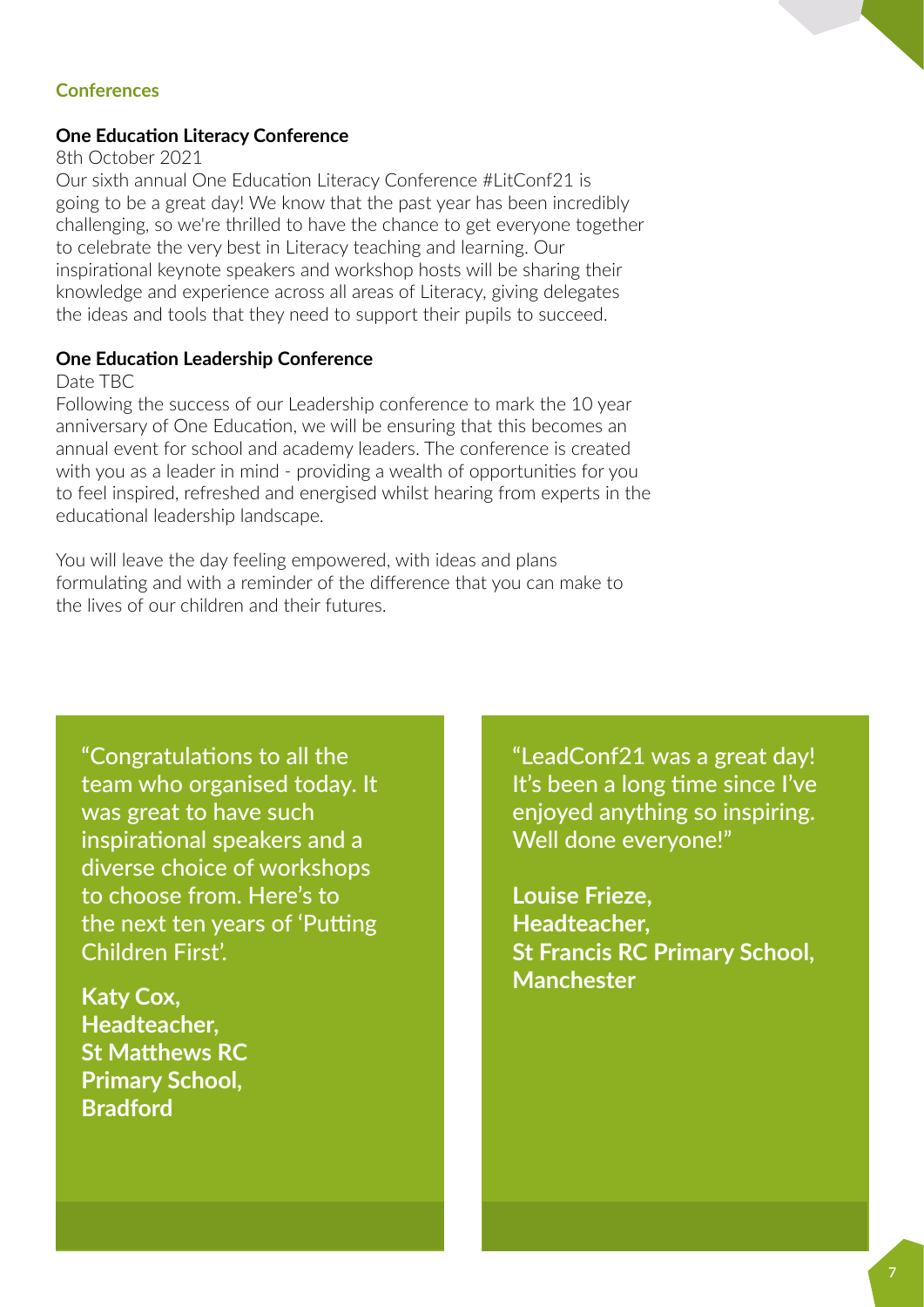## **Networks**

## **01: Subject Leader Network**

This new network is for all subject leaders or middle leaders who lead a department, a key stage, or a specialist area. Successful leaders inspire and motivate others and - at the same time - keep the school ticking on a day to day basis. Course facilitators have had experience of leading from the middle and will draw upon their own experiences to help you in your journey.

## 02: SLT Network

Our SLT Network offers training covering current topics that will develop your knowledge and expertise of leading a school in the current educational landscape. Opportunities for bespoke work with highly experienced School Development professionals and previous headteachers forms an integral part of this training; enabling you to discuss your own present issues of school development, HR, governance and finance.

## 03: Literacy Leader Network

Our Literacy Lead Network meetings are a fantastic opportunity to work alongside others in similar situations, whilst using the knowledge and experience of the course facilitators. Attending the sessions throughout the year will allow for Literacy Leaders to build upon their leadership skills whilst gaining practical ideas to use to improve Literacy provision across school.

## 04: Year 2 Literacy Network

The Y2 Literacy Network Meeting gives Y2 teachers the opportunity to gain valuable insights from experienced school leaders, moderators and DfE curriculum advisors. The network sessions will ensure teachers are up to date with current DfE recommendations, whilst gaining knowledge and skills as well as practical ideas to use within the classroom.

## 05: Year 6 Literacy Network

The Y6 Literacy Network Meeting gives Y6 teachers the opportunity to gain valuable insights from experienced school leaders, moderators and DfE curriculum advisors. The network sessions will ensure teachers are up to date with current DfE recommendations, whilst gaining knowledge and skills as well as practical ideas to use within the classroom.

To book on any of these networks email: **events@oneeducation.co.uk**

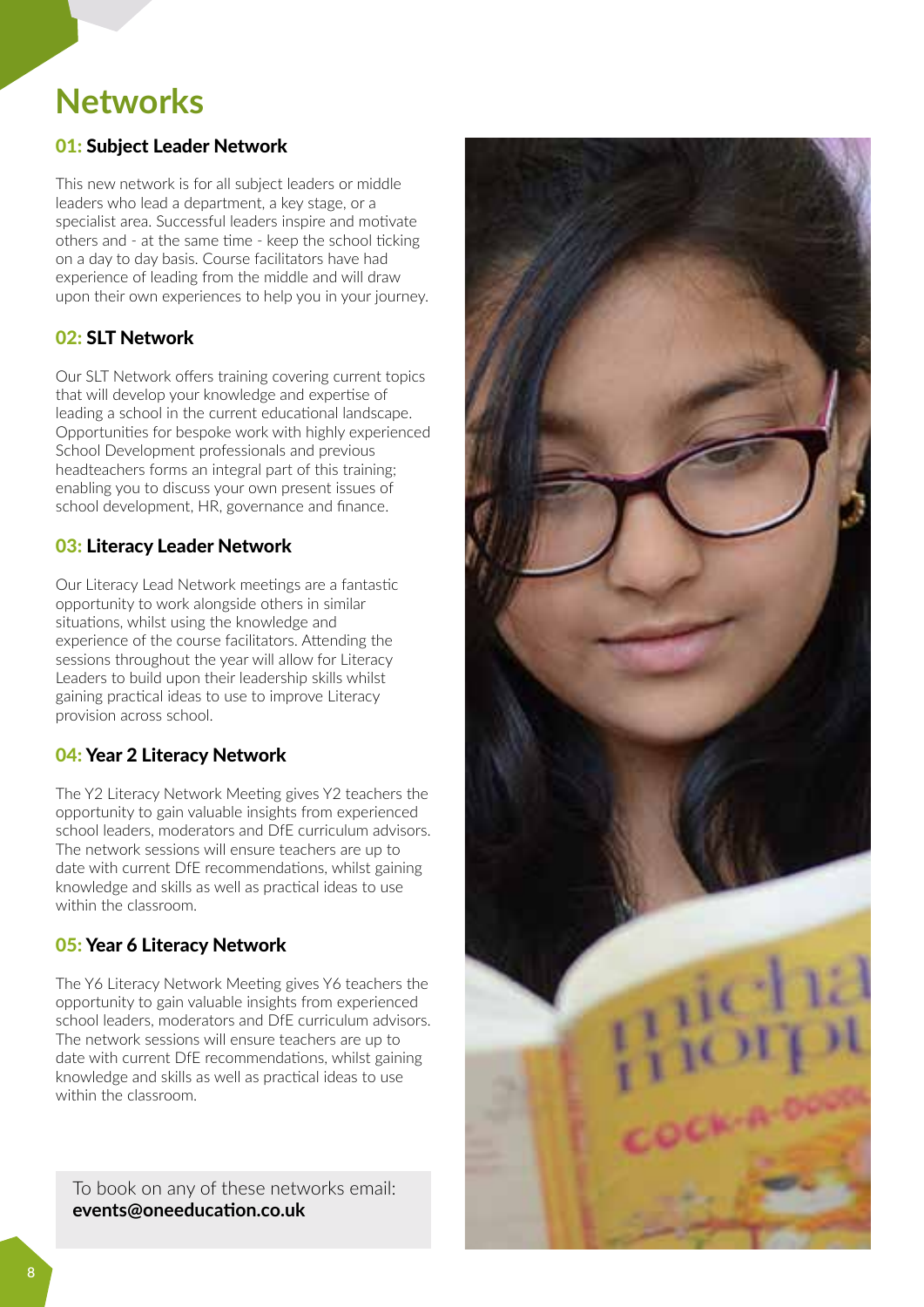### 06: EYFS Network

Focusing on the curriculum, these sessions are a fantastic opportunity to work alongside others in similar situations, whilst using the knowledge and experience of the course facilitators. Over the year, practitioners will be given the opportunity to reflect and discuss current practice in relation to education research, together with reference to the learning, development and assessment requirements of the Early Years Foundation Stage framework.

#### 08: Year 2 Writing Moderation

This course provides delegates with the opportunity to discuss pupils' writing in line with the National Curriculum and end of Key Stage 1 expectations. Experienced moderators will facilitate the discussion, ensuring that the course provides delegates with up to date Key Stage 1 statutory assessment arrangements for Writing. All Year 2 delegates should bring with them writing evidence from across the curriculum for at least three children, as the majority of the course will be spent assessing writing and discussing work with colleagues.

#### 09: Year 2 Reading and Maths Moderation

This course provides delegates with the opportunity to discuss pupils' reading and maths in line with the National Curriculum and end of Key Stage 1 expectations. Experienced moderators will facilitate the discussion, ensuring that the course provides delegates with up to date Key Stage 1 statutory assessment arrangements for Reading and Maths. All Year 2 delegates should bring with them Reading and Maths evidence from across the curriculum for at least three children, as the majority of the course will be spent assessing and discussing work with colleagues.

#### 10: Year 6 Writing Moderation

This course provides delegates with the opportunity to discuss pupil's writing in line with the National Curriculum and end of Key Stage 2 expectations. Experienced moderators will facilitate the discussion, ensuring that the course provides delegates with up to date Key Stage 2 statutory assessment arrangements for Writing. All Year 6 delegates should bring with them writing evidence from across the curriculum for at least three children as the majority of the course will be spent assessing writing and discussing work with colleagues. To book on any of these networks email:

"We would highly recommend working with the One Education Literacy team and have received very positive feedback from all teachers, TAs and leaders they have worked alongside. The team have a strong understanding of the demands on teachers and are always considerate of workload and staff wellbeing - teachers appreciate the feedback they are given and have used this to help secure very strong progress across the year.

Whatever support we have requested, the team have taken time to understand our needs and what we hope to achieve before suggesting possible ways they could work with us and our staff. Their time has reflected very good value for money and we will definitely be continuing to work closely with the team in the future - they feel very much part of our school family and long may they continue to do so!"

**Ella Hughes, Headteacher, Chapel Street Primary School, Manchester.**

**events@oneeducation.co.uk**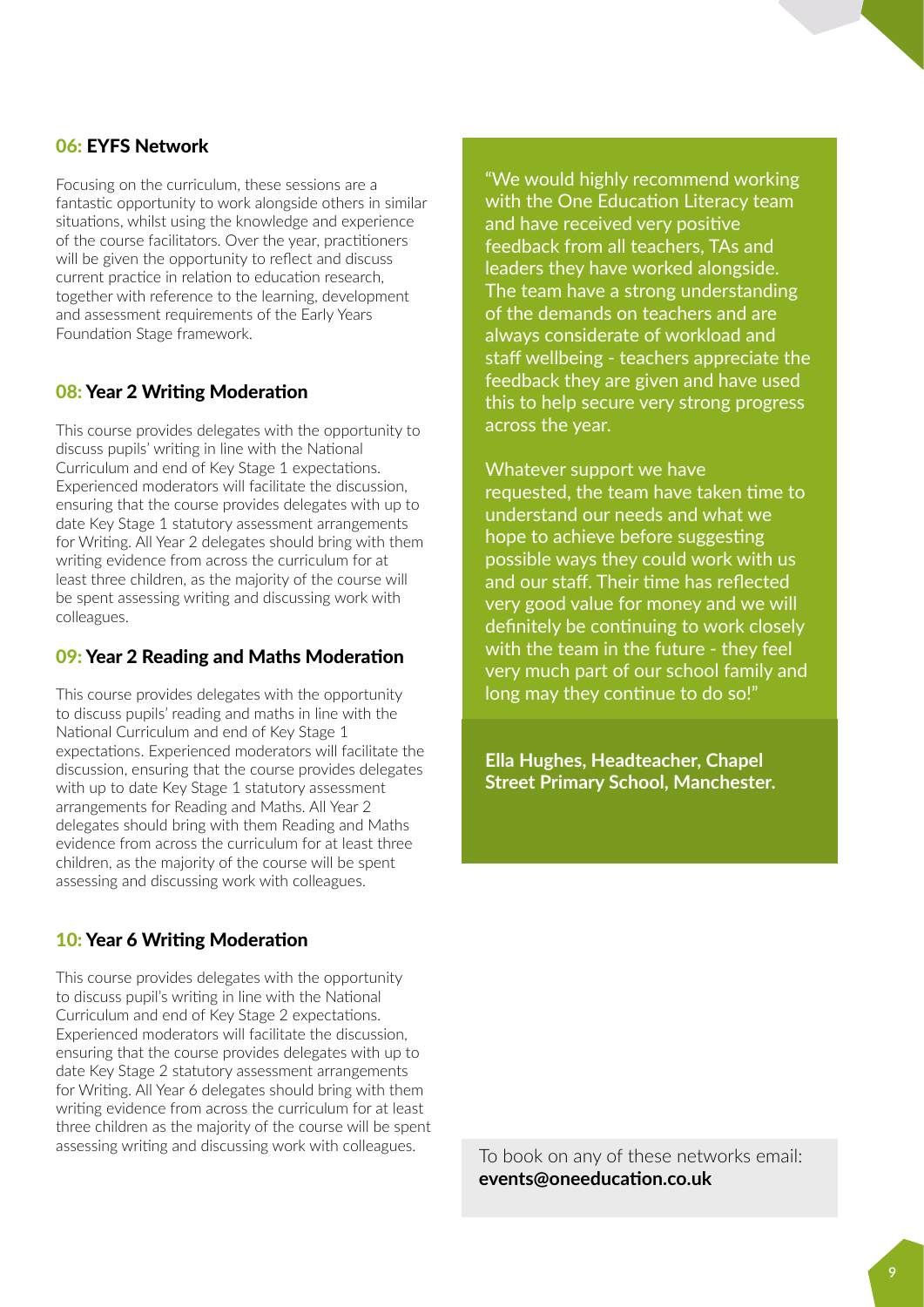# **School Development Support**

Dedicated to delivering our child-centred approach and working with the whole school, every decision our school development team make is focused on supporting you. Our professionals include former head teachers, senior leaders, Ofsted inspectors and curriculum specialists. These experts have a proven track record of supporting school leadership needs to help raise standards at the times you need it most.

#### We can offer you advice and support on:

- Leadership support (all levels)
- EYFS Support
- Curriculum Development
- Teaching and Learning Support
- Teaching Assistant Development
- HTPM<br>• Punil P
- Pupil Premium and Sports Premium Reviews
- Pre and Post Inspection Support
- Assessment Systems, Data and Pupil Outcomes
- Creating a Coaching Culture
- Policy Development
- Governor Support

### Curriculum Development

The new Ofsted Inspection Framework has prompted many schools to review their curriculum. The fundamental purpose of Curriculum Development is to ensure that all pupils receive a full learning experience that contributes towards personal and academic success. Our expert curriculum consultants can work with your school to help you to create a bespoke curriculum that's coherent, engaging and that benefits pupils of all ages.

## Teaching and Learning

With a range of highly skilled consultants on our team, we can offer thorough and in-depth support for teaching and learning within your school to improve outcomes for children. We can support schools at any step of their journey. With experience of using critical reflection, research and a thorough understanding of what outstanding teaching, learning and assessment looks like, we can help you drive impact and transformation in your school.

#### Leadership Support

With the guidance of experienced advisers, we offer full leadership support for all levels of leadership within schools. Our focus is putting children first in every decision we make, ensuring a whole-system approach to leadership, which is a prime driver of education reform.

#### School-to-School Support

One Education can positively impact school-to-school support by providing expert knowledge and skills, helping to identify strengths and areas of improvement. We can help coordinate support by identifying the priorities of a group, ensuring that the best leaders and practitioners are working to improve the quality of teaching and leadership where it's most needed. All support is a two-way process whereby all partners can learn from each other.

#### Why choose One Education for School Development?

Our specialist consultants are skilled at working across curriculum areas to help drive your school forward, supporting school development and developing a rich curriculum to allow pupils to reach their full potential.

Our advisers have been executive head teachers, senior leaders and worked for Local Authorities. Many are also Quality Assurers for local authorities, governors for local schools and OFSTED inspectors.

> 66 Our consultant's support this year has been invaluable. They always have the most up to date advice, information and resources which means our school staff have developed as practitioners and always feel fully informed.

> > **Emma Westerman, Vice Principal, Abbey Hey Primary Academy, Manchester**

95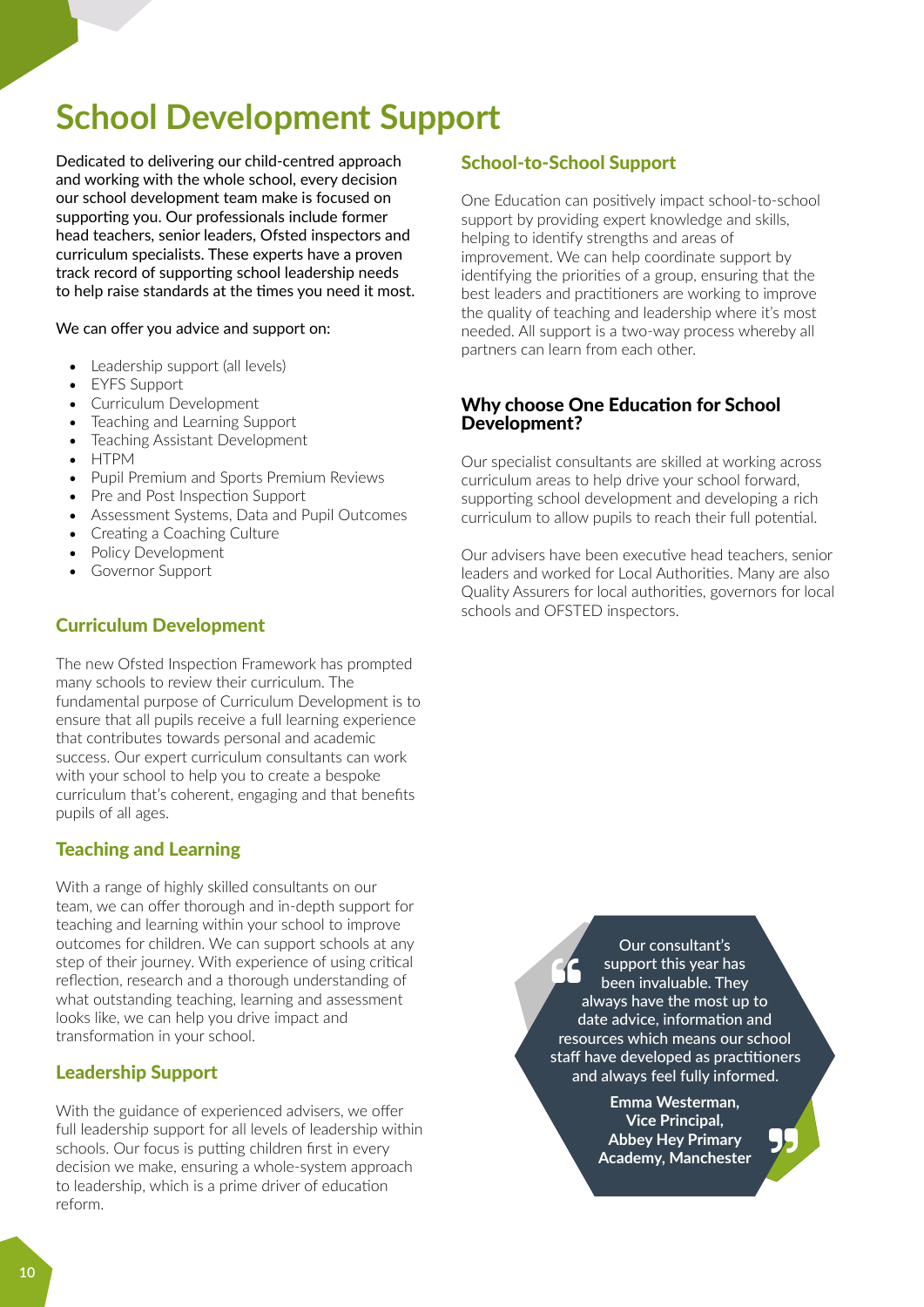## **School Development** Case Study

## Bradford Catholic School Partnership Teaching School Alliance (CSPTSA)

One Education has worked with the Catholic Schools Partnership Teaching School Alliance (CSPTSA) for six years. They have been a critical support partner for our group of schools during turbulent times.

Their work for us began with an 'Inspiring Schools in Partnership' project aimed at supporting the CSPTSA in our self-evaluation and peer working. This project soon **Professional / highly qualied** blossomed into real, impactful school to school support; leaders from partnership schools supporting and developing teaching and leadership within other partnership schools.

This deep collaboration has allowed our schools to consistently improve, despite the reduction in support **Education Specialists** from the local authority and the changing demographic of pupils. 3/4 of our children live in the poorest 30% of the **Professional Community of the profession of the country, yet some of our outcomes are outstanding and** our schools are consistently rated as Good or better. Our peer work is quality assured by One Education to ensure that our approach remains rigorous, specific and honest. Our School Improvement advisor, Mary Arnold, has a supportive approach which ensures that we always move forward with our peer work and ensure it is<br>——————————————————— relevant to schools' needs.

A particular strength of our work with One Education is our English Leader Network where small groups of leaders work closely together with Laura Lodge to identify shared strengths and areas for development. Improvement work is then co-authored by the group and monitored throughout the year, ensuring that the hands-on CPD that One Education provides has an **Education Hub** instant impact back in the classroom. We now have a large number of Specialist Leaders of Education within the English Leader Network and the performance of our **Experienced** schools are testament to One Education's support.

One Education's support of our schools, our teachers and our leaders has been second to none. From the very start with Kieran McDermott, and now more recently with **Advice** Jo Gray, we always felt that One Education knows our schools and leaders. Rather than just incredible external consultants, they feel like an amazing part of our team.

**Simon Gallacher - CSPTSA Director**



**Files / clerking Advice / Guidance Schools**

**Files / clerking Advice / Guidance Schools**

**Financially**

**10 years Manufacturer**

**Education Helpline**

**10**

**Maths Specialists**

**Decision Making**

> **Education Helpline**

**Financially Trained**

> **Decision Making**

**Maths Specialists**

**Musical Experiences**

**Musical Experiences**





**Results Inspectors**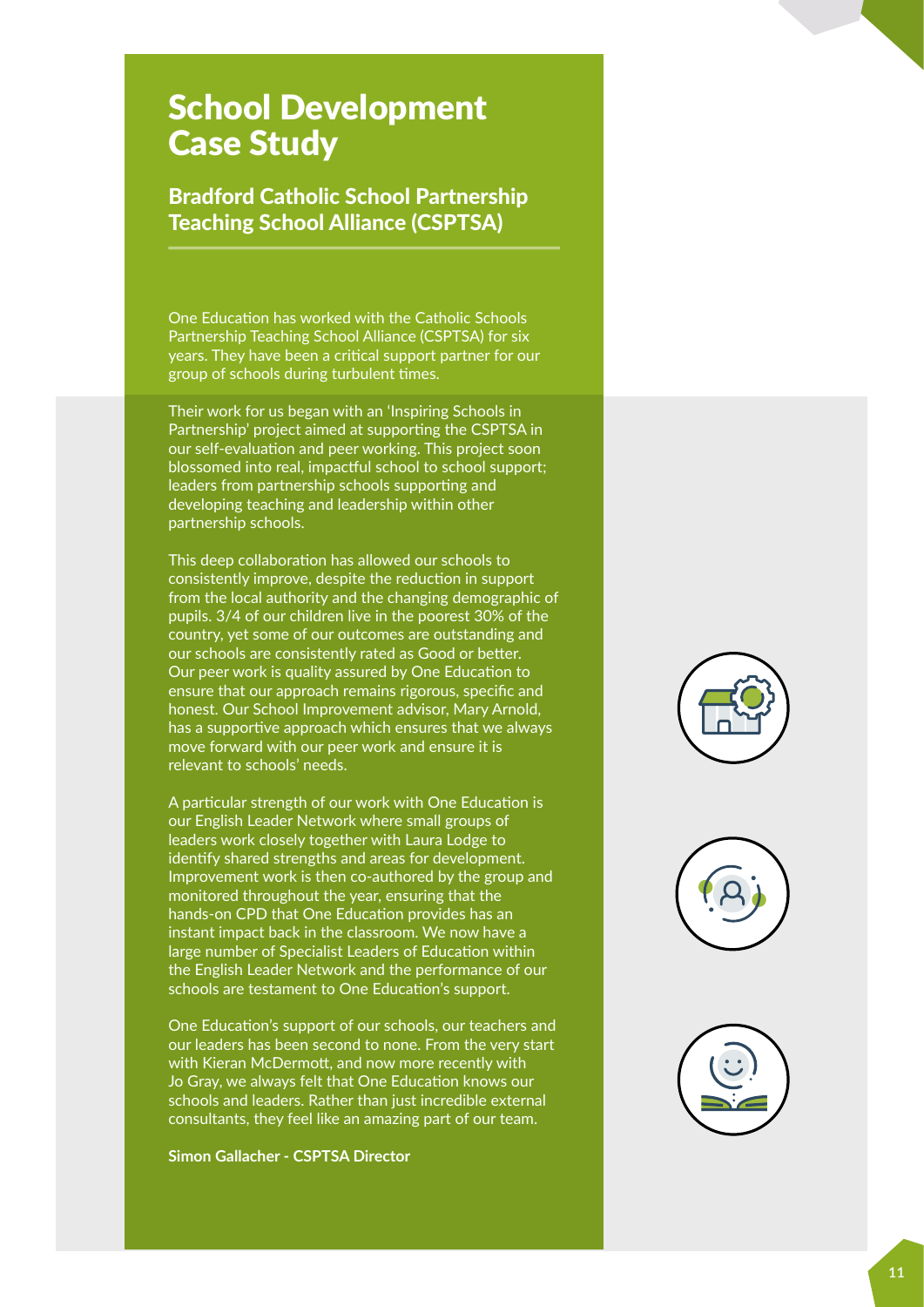# **Literacy Support**

Literacy is one of the most important skills you can teach a child and is crucial to learning across the whole curriculum. Ensuring children develop the lifelong skills and knowledge needed to become confident readers and writers is the passion that drives our literacy specialists in all aspects of our work.

We provide an extensive range of services for schools and academies. These can be tailored to your requirements. We can offer you advice and support on:

- Assessment and gap analysis
- Developing Early Reading and Phonics
- Embedding approaches to Vocabulary and Oracy
- Curriculum Development
- Literacy Leader Development
- Alternative and Specialist Provision
- Teaching Reading, including best practice in Reading for Pleasure
- Teaching Writing, including approaches to GPaS
- Supporting all learners, including challenge for greater depth

#### Developing Early Reading and Phonics

Reading is the key to unlocking the rest of the school curriculum and is a crucial life skill. As such, Reading needs to be right from the very start of a child's school journey. We can support you to embed the teaching of Reading in EYFS and KS1, focusing on using systematic synthetic phonics for decoding whilst also building understanding and a love of Reading. A good Reading curriculum begins with quality books and as such we can support you to audit your current book stock, checking that children have access to both phonetically decodable books appropriate to their phonics knowledge and quality texts to share with their families for pleasure.

#### The Reading Gems Approach to the Teaching of Reading

Reading for understanding is an incredibly important life skill. As good readers, we use a wide repertoire of skills, almost all of them automatic. This means that as adults, we find it challenging to break down the teaching of Reading sufficiently for pupils, often overlying relying on questioning rather than actual teaching reading skills. The Reading Gems approach was created by our team to support staff to do just that - focus on the teaching of Reading skills, e.g. retrieval, inference and relationship. Our approach can be made bespoke to suit your needs, suiting both whole class and small group reading styles. We can work alongside staff to choose appropriate texts; embed reading skill-specific subject knowledge; enhance day to day teaching and make assessment useful.

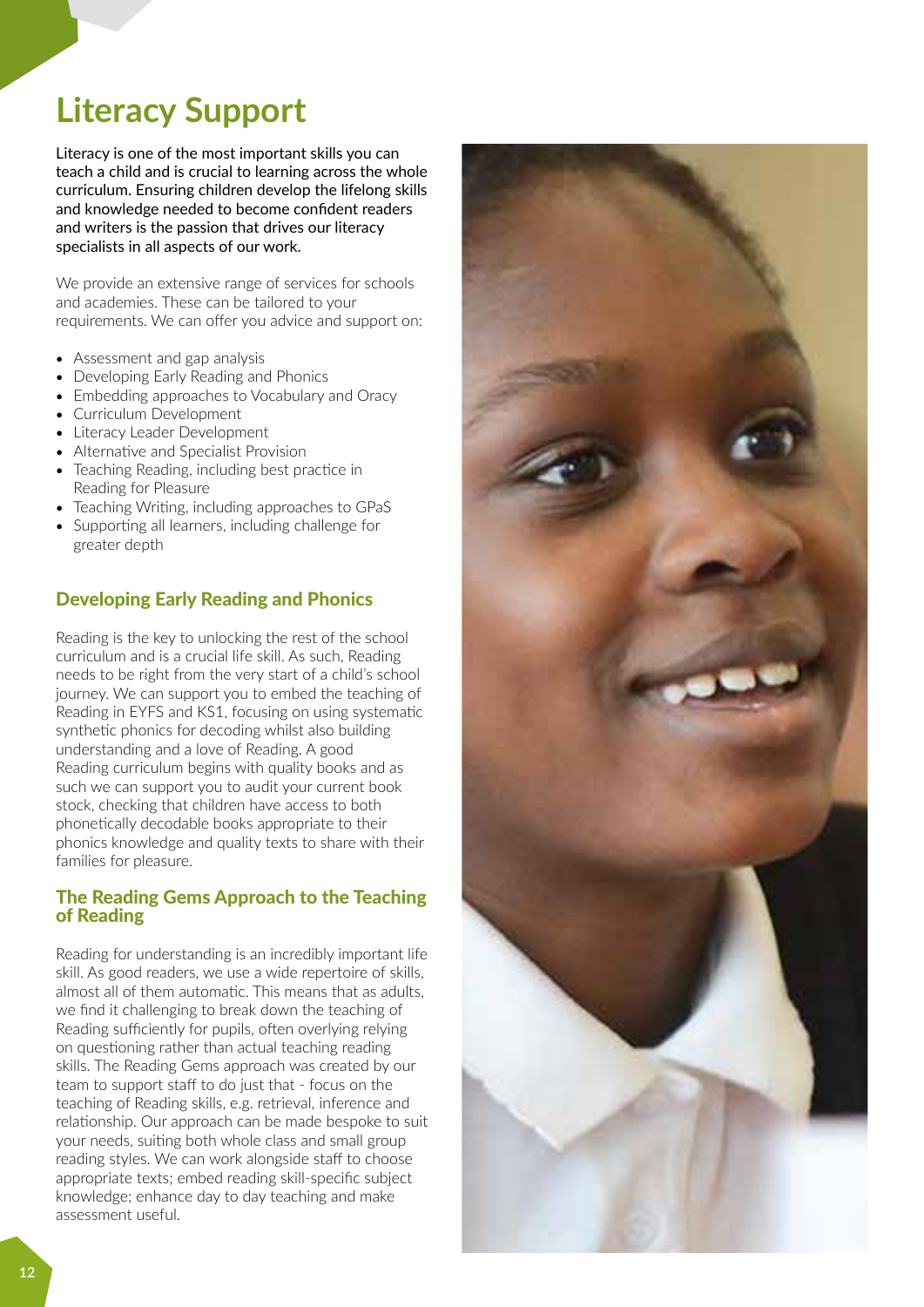#### Developing Writing Using the P.I.C.C. a Text Approach

The teaching of Writing is a complex subject and one that requires excellent subject knowledge. We believe in the importance of high quality texts as the foundation for writing teaching and as such we have developed the P.I.C.C. a Text approach. Our approach focuses on writing effectively and guiding children to become good writers. We can support you to renew your writing teaching sequence; working alongside staff for bespoke training and development, including model lessons and team teach sessions.

#### Curriculum Development

We can work with you to develop an engaging whole school Literacy curriculum, ensuring a clear progression in the growth of knowledge and skills across a child's school journey. We can also work alongside you to monitor the implementation and impact of your curriculum intent through a variety of methods, including pupil voice, book looks and learning walks.

#### Literacy Leader Development

We share your passion for literacy, also understanding the pressures of leading the largest subject in the curriculum. Our literacy specialists can help to support your Literacy or English Leader to develop their skills and knowledge in leading Literacy across the school. Our support can help Literacy Leaders to feel confident in making and leading changes across the whole English curriculum. Together with your Literacy Leader, we can audit current Literacy provision, develop an action plan and support you to implement the plan, as well as monitoring and evaluating your approaches to identify their impact.

#### Supporting Accurate Assessment

Assessment must be both accurate and useful in order to have impact on pupil progress. We can support you to embed bespoke assessment systems that capture useful information whilst being mindful of workload. We can also work alongside staff to analyse assessment, looking at strengths and gaps in coverage and planning next steps for the classroom. We are able to create bespoke approaches for individual children and small groups; making a real difference to progress and attainment.

## Vocabulary is V.I.T.A.L.

Vocabulary is vital to life. Understanding the importance of vocabulary and embedding vocabulary building throughout your curriculum is key. With this in mind, we have developed the 'Vocabulary is V.I.T.A.L. approach to support schools to make vocabulary a priority. We can support you to embed a clear and engaging approach to vocabulary building, including training; in-school support and taking part in measurable research projects.

## Why choose One Education for Literacy?

Our specialists have been selected to be on the Department for Education's advisory team and are approved writing moderators for the local authority. We can work with school leaders, teachers and teaching assistants to improve teaching and learning throughout schools and academies. Through a range of research-led approaches, we support the planning and delivery of lessons, as well as build teachers' confidence to engage children with the Literacy curriculum.

## **Testimonial** 66 95

#### Teri Hulme, English Leader, Greenside Primary School

The support provided by the literacy team at One Education is invaluable. They have offered exactly what we needed by directing and supporting whenever asked and moving our school forward in a way that would be very difficult to achieve without their support.

The professional, yet friendly, way they provide the support means that ALL staff are willing to change and improve their practices in a way that is right for the children.

Advice given reflects the most up to date research into the most effective ways to teach and assess all areas of English, meaning staff are confident in the messages they are receiving and more willing to change existing practices.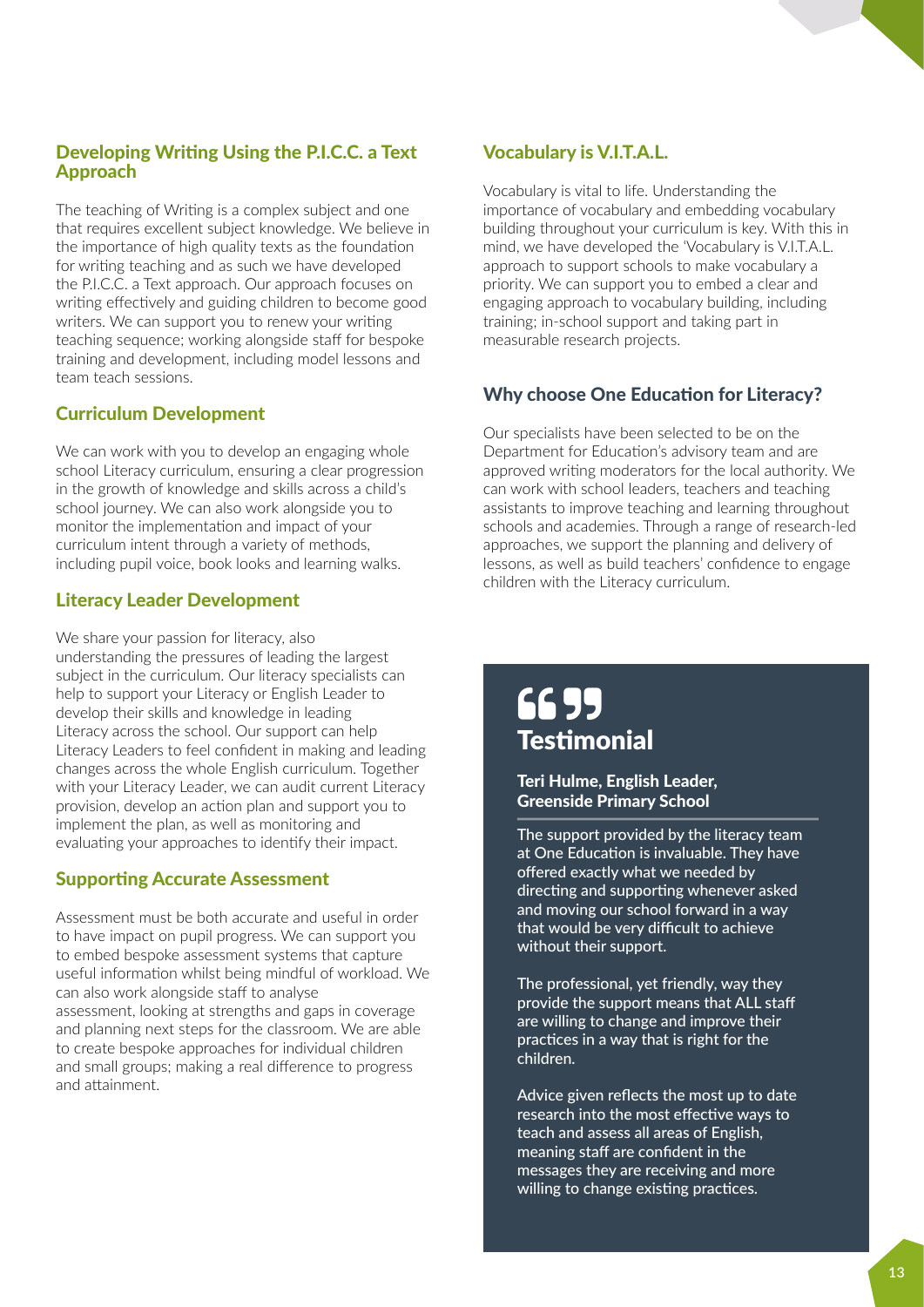# **Reading Award**

The One Education Reading Award is a reading quality standard for all schools and settings. It is the only reading quality mark which focuses on the full reading curriculum offered by schools. Whether you want to improve your reading offer or celebrate your achievements, the One Education Reading Award offers a straightforward process designed to support your individual needs.

At the heart of the Reading Award is our accreditation document which guides schools to develop their reading provision. Our approach is split into three areas: Reading for Decoding; Reading for Understanding and Reading for Enjoyment.

These three elements of reading are broken down into key objectives, making next steps clear to schools

completing the award. With access to amazing resources, online training, CPD opportunities and opportunities to visit other Reading Award schools, the Reading Award is a truly supportive approach to continuous improvement.

With over 90 schools involved from across the country, gaining Reading Award accreditation means you join our network of Reading Award partner schools, learning from one another and growing in practice together. The award is available to EYFS, Primary, Secondary and Special schools along with Alternative provision settings.

By completing the Reading Award, you are showing the world that your school values the importance of reading and is working hard to ensure all children have access to excellent reading provision.

## Reading Award Packages

The One Education Reading Award can be purchased in three packages according to your school's needs. Each Reading Award package provides a school with online access to the Reading Award.

#### **Included in all packages are:**

- An individual Reading Award log on
- Access to the Reading Award criteria and guidance
- Access to the resource hub
- Access to online CPD including webinars
- Access to our secure evidence upload hub
- Support via email
- An online evidence review and feedback
- A Reading Award plaque and logo on completion

Package 1 is ideal for schools who feel confident enough to work through the award without bespoke support. Schools who choose this package lead their own development using the criteria and resources provided.

Alternatively, schools can choose to purchase a package including bespoke in-school support from one of our Reading specialists. Package 2, provides 2 half days of tailored support, or Package 3, provides 4 half days.

Our consultants are experts in their field and can offer targeted guidance and training to suit your needs across the subject. Examples of recent Reading Award support sessions include: developing long term planning; providing CPD on the teaching of reading skills; conducting pupil and stakeholder voice and much more.



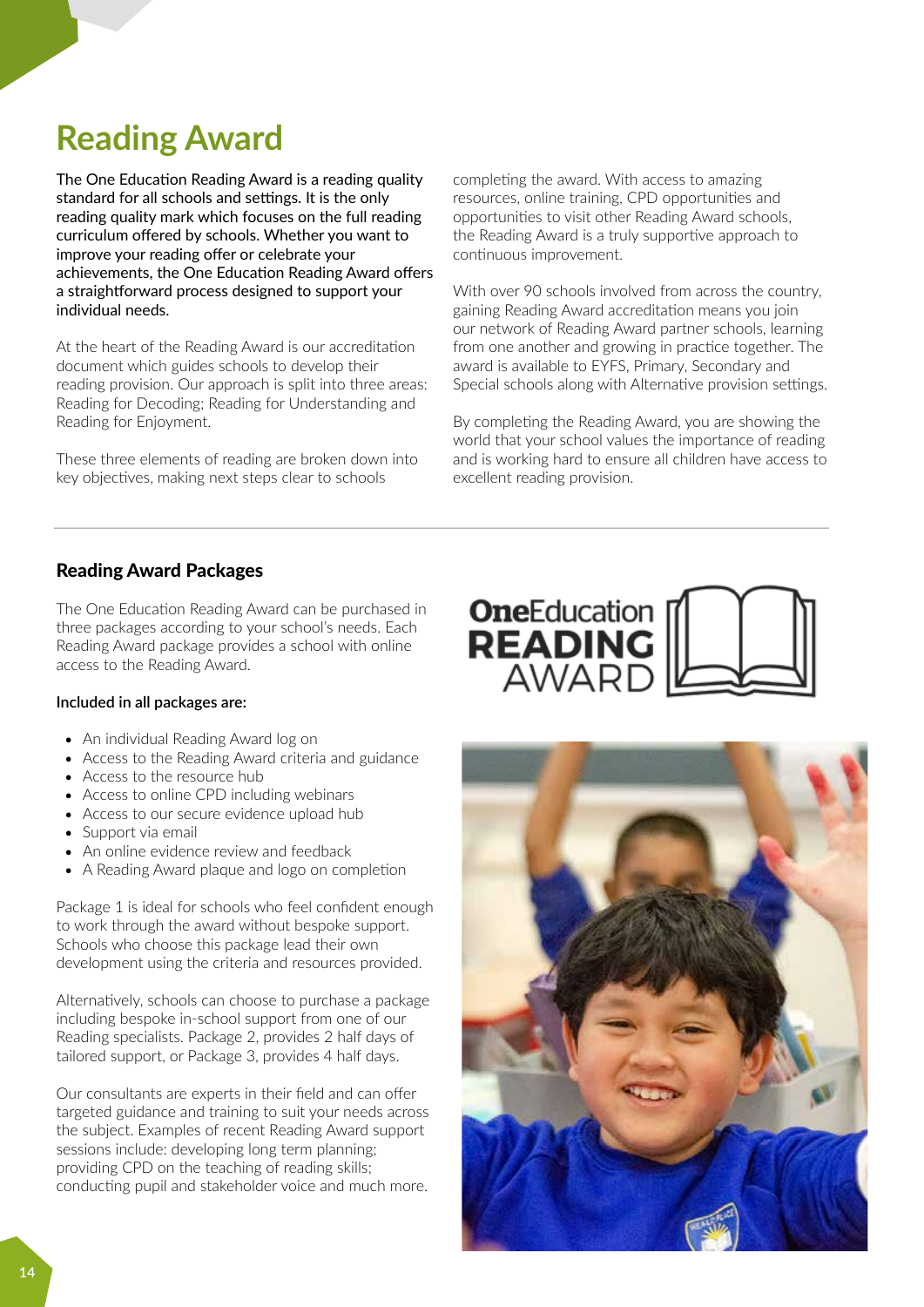## **School Development** Case Study

St Matthew's Catholic Primary School, Bradford

We decided to work towards the One Education Reading Award as we were looking to further develop our reading **Project Management** provision as a whole school. Our results in reading **Subject Support** had slightly dipped, including the number of children passing the Phonics Screening Check and the proportion of children achieving at the expected standard in Key Stage One.

After researching carefully, we decided that using the Reading Award criteria would support us in pinpointing precisely the areas we needed to further develop. We decided to work towards the Gold Award as it was the **Subject Support** best fit for our school. We knew our reading provision was already excellent, we just needed to make some tweaks and embed reading throughout our curriculum to further develop.

Our Reading Award journey began with our consultant **Education** working alongside staff to audit our school's reading **Specialists** provision. This enabled One Education to create a bespoke, individualised plan of action. It also gave us an **Professional / highly qualied** amazing opportunity to reflect on our achievements as a school and emphasise how much we value reading. We soon found that the changes we introduced, based on One Education's recommendations, had an immediate positive impact on our children's learning. We made lots of quick wins as well as longer term improvements. The quality of the coaching and CPD we received from One **Experienced Teachers / Sta** Education was excellent, with targeted guidance, **Education Specialists** beneficial not just to teachers and support staff, but our school leaders too. One Education ensure their strategies are supported with extensive evidence and this was really important for us. The Reading Award not only made a positive impact to our summative data, but on areas which are often harder to measure, like attitudes and engagement in reading – particularly for boys<mark>.</mark>

Taking part in the One Education Reading Award has made a substantial difference to our school. It is something that we have continued to use even after accreditation and this is why it is so worthwhile. The staff and pupils all found it a really enjoyable experience. The whole process took less than 12 months and workload was both minimal and purposeful. We are glad **Advice** we chose to take part in One Education Reading Award and would highly recommend the accreditation as a means for further development as well as an affirmation of what schools already do very well.

**Katy Cox – Headteacher Sophie Law - English Lead**



**Files / clerking Advice / Guidance Schools**

**Files / clerking Advice / Guidance Schools**

**10 years Manufacturer**

**Education Helpline**

**10**

**Maths Specialists**

**Decision Making**

> **Education Helpline**

**Financially Trained**

> **Decision Making**

£

**Maths Specialists**

**Musical Experiences**

**Musical Experiences**

**Results Inspectors**





**Results Inspectors**